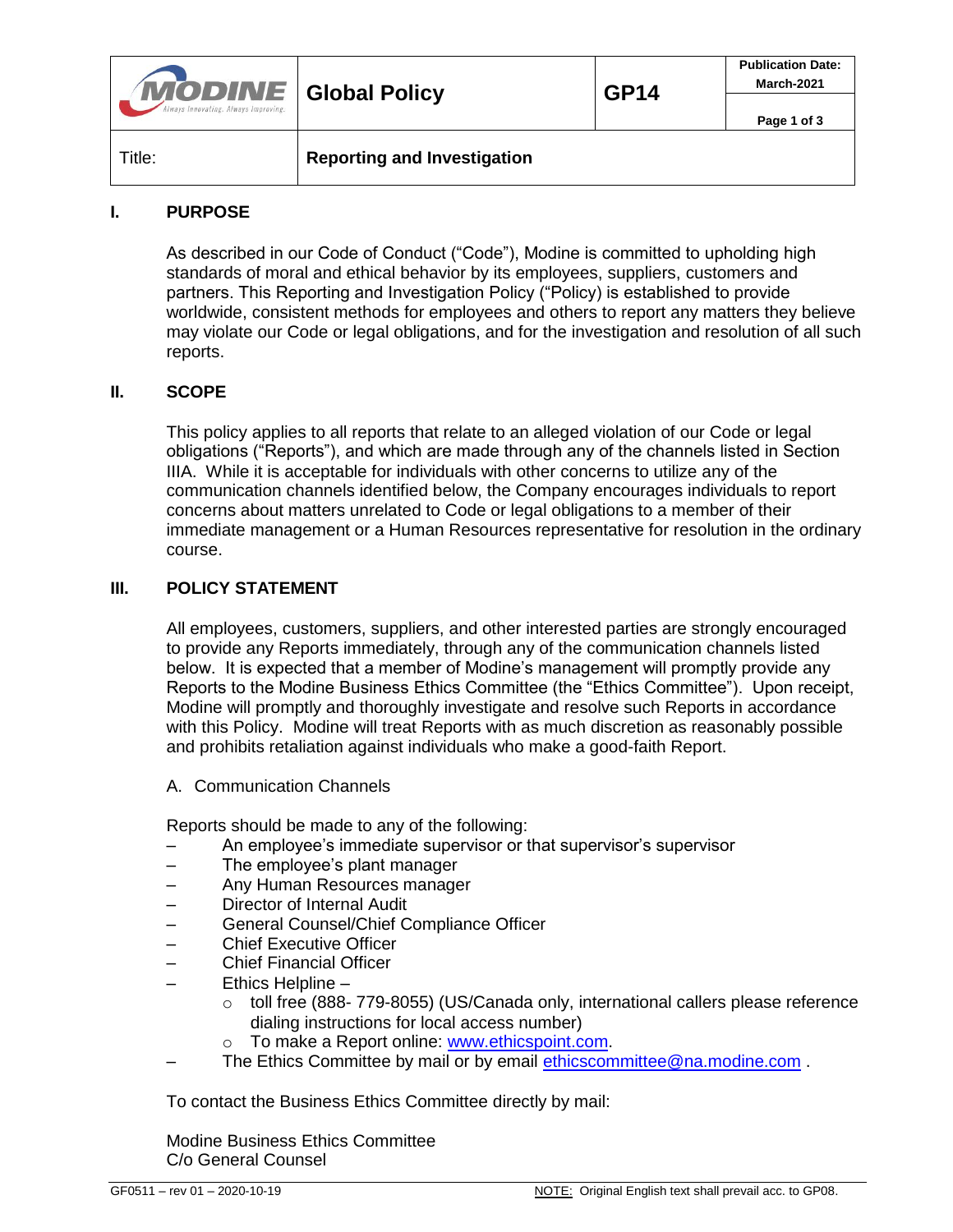| <b>MODINE</b> Global Policy<br>Always Innovating. Always Improving. |                                    | <b>GP14</b> | <b>Publication Date:</b><br>March-2021 |
|---------------------------------------------------------------------|------------------------------------|-------------|----------------------------------------|
|                                                                     |                                    |             | Page 2 of 3                            |
| Title:                                                              | <b>Reporting and Investigation</b> |             |                                        |

1500 DeKoven Avenue Racine, Wisconsin USA 53403-2552.

## B. Reporting

Anyone who discovers or suspects actions or omissions that they reasonably believe violates our values or legal obligations should make a Report through one of the channels noted above. Reporters may remain anonymous through the Ethics Helpline. However, the Ethics Committee can obtain more facts and better determine the situation and any needed actions when the Ethics Committee can communicate with the person reporting the matter of concern.

Any person making a Report should:

- not attempt to contact the subject of the Report or witnesses or investigate the matter
- treat the Report with as much discretion as reasonably possible, including avoiding discussions of the case, facts, suspicions, or allegations with anyone not listed as part of the communication channels, above, unless specifically asked to do so by the individuals responsible for the investigation. It is critical we respect the privacy of all during the course of an investigation.
- C. Investigation Responsibilities
	- *The Ethics Committee* has the primary responsibility for the investigation of all Reports. The Ethics Committee may satisfy this responsibility with the assistance of the Chief Compliance Officer, the Director of Internal Audit, the Company's Human Resources Department, the Company's Legal Department, and/or outside resources, as needed.
	- *All employees* are expected to cooperate fully and communicate truthfully. While those conducting an investigation will be as discreet as possible under the circumstances, absolute confidentiality is not promised.
	- *All employees* who are involved in the investigation are expected to treat the investigation and underlying situation with as much discretion as reasonably possible, including avoiding discussions of the case, facts, suspicions, or allegations with anyone not listed as part of the communication channels, above, unless specifically asked to do so by the individuals responsible for the investigation. It is critical we respect the privacy of all during the course of an investigation.

# D. Resolution

If the investigation substantiates a violation of Modine's Code or legal obligations, the Ethics Committee will issue a report to appropriate Modine executives and, if appropriate, to the Board of Directors, through the Audit Committee. Such report shall include recommended corrective measures, with final decisions to be made in consultation with legal counsel, senior management and/or the Board of Directors or a Committee thereof.

– Any officer, director or employee found to have violated our Code and/or legal obligations will be subject to appropriate discipline, up to and including termination.